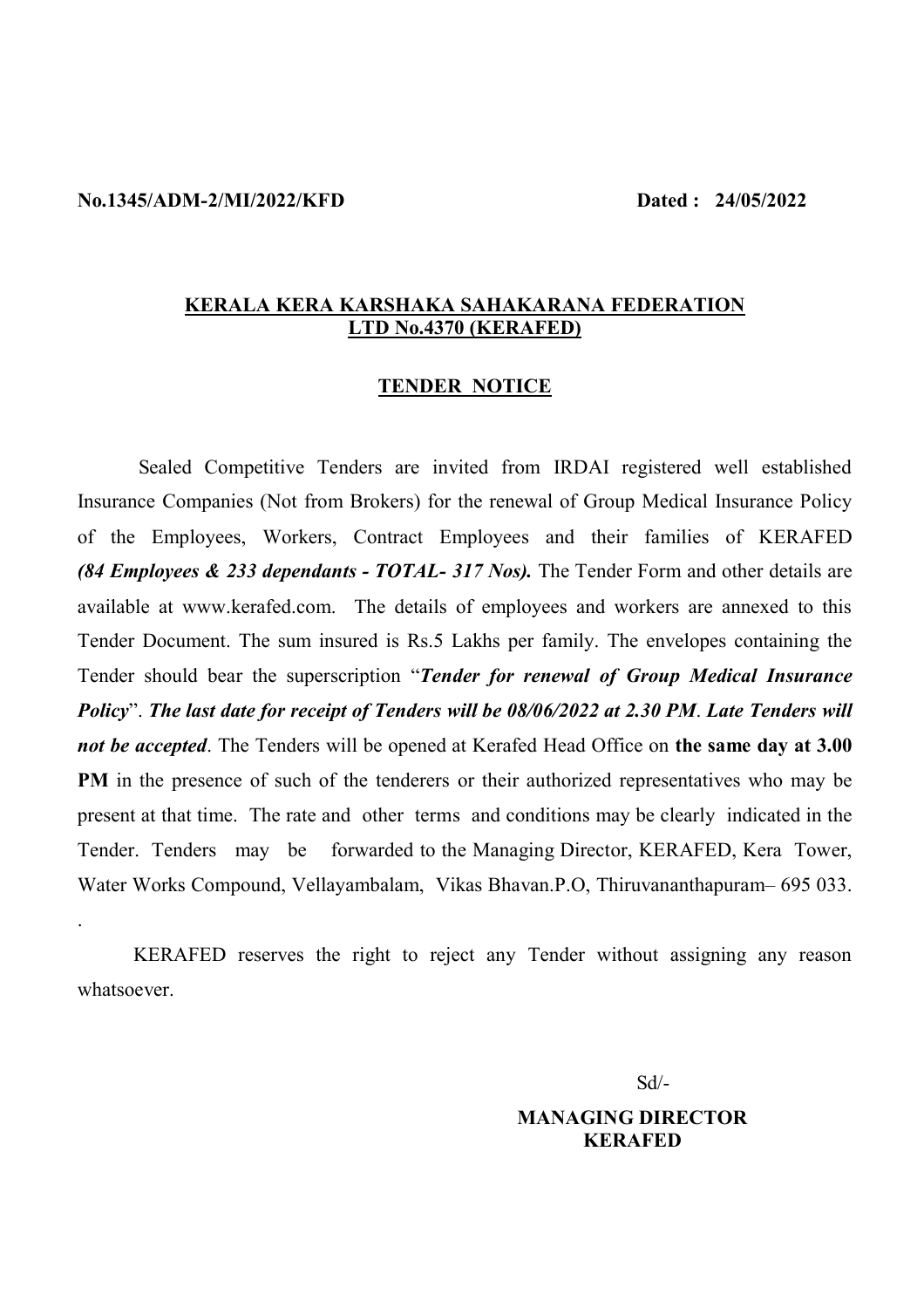#### **KERALA KERAKARSHAKA SAHAKARANA FEDERATION LIMITED KERA TOWER, WATER WORKS COMPOUND, VIKAS BHAVAN.P.O, VELLAYAMBALAM,, THIRUVANANTHAPURAM - 695 033.**

*NON TRANSFERABLE*

#### **TENDER FORM FOR MEDICAL INSURANCE CLAIM OF KERAFED EMPLOYEES AND THEIR FAMILIES**

#### *(TO BE RETURNED DULY SIGNED ON ALL PAGES)*

Phones : 0471 - 2321660, 2320504 0471 - 2326209, 2322736

Fax: 91-0471-2326298 E-mail: kerafedadmn@gmail.com Website : www.kerafed.com

TENDER FORM NO : Ref. No: 1345/ADM-2/MI/2022/KFD ISSUE DATE :

#### **Invitation to Tender and instructions to Tenderer**

To

*This document contains* 

............................................... 9 *pages* ............................................... ...............................................

Dear Sir(s).

#### **Sub:- KERAFED – Renewing the Group Medical Insurance Policy.**

We, Kerala Kerakarshaka Sahakarana Federation Ltd; (KERAFED) intend to invite competitive tenders for the renewal of Medical Insurance Policy of Kerafed Employees.

#### **GENERAL TERMS AND CONDITIONS**

- 1. *Form :* The intending bidders shall submit their tenders in the prescribed form downloaded from the Kerafed website.
- 2. *Due date and time:-* The tender should be received at KERAFED Head office on or before **08/06/2022 at 2.30 PM.** The tender will be opened on the same day at 3.00 PM. *Late Tenders will be summarily rejected and returned to the tenderer at his cost.*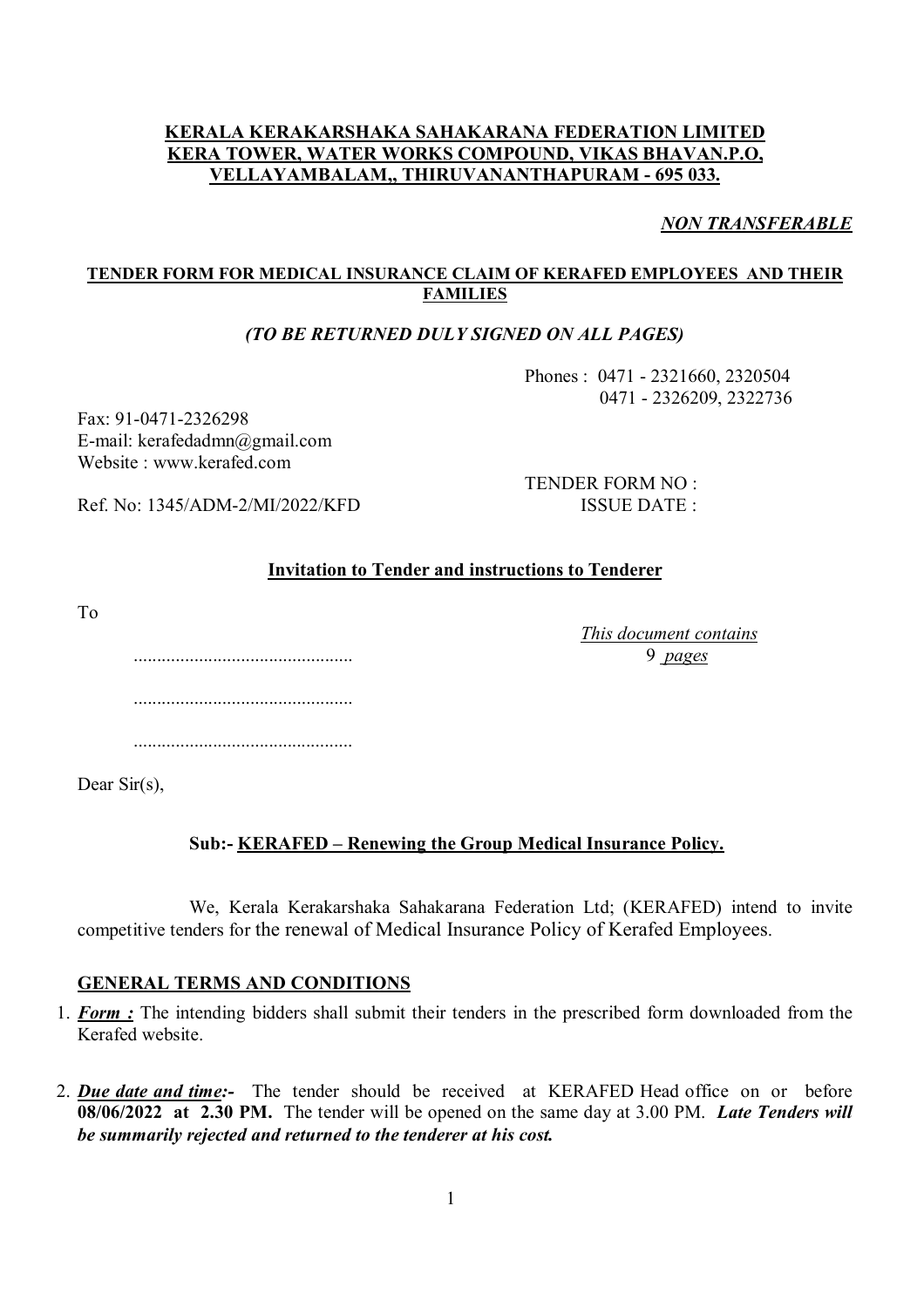3. *Signing of Tender :-* The Person or persons signing the tender shall state in what capacity he is or they are signing the tender i.e.; whether (a) Proprietor of a Firm (b) Secretary / Manager / Director etc. of a limited company (c) Managing Partner / Partner of a Partnership firm (d) Others. In the case of PROPRIETARY CONCERN a certificate from a "Notary Public" should be attached with the tender to the effect that the signature is of the proprietor of the firm. In the case of the LIMITED COMPANY the names of the Directors shall be mentioned and it shall be certified that the person signing the tender is empowered to do so on behalf of the company. A copy of the Memorandum and Articles of Association of the Company shall be attached to the tender. In the case of a PARTNERSHIP firm, the name of all partners should be disclosed and the tender shall be signed by all partners or their duly constituted attorney having authority to bin all the partners in all matters pertaining to the contract. The original deed with an attested copy of the Partnership Deed should be furnished along with the tender. In the case of the HINDU UNDIVIDED FAMILY, the names of the family members should be disclosed and the Kartha who bind the firm should sign the form and indicate his status below his signature.

The person signing the tender form or any documents forming part of the tender on behalf of others or on behalf of a Firm should produce a POWER OF ATTORNEY duly executed in his favour stating that he has the authority to bind such other persons or the firm, as the case may be, in all matters pertaining to the contract. If the person signing the tender fails to produce the said POWER OF ATTORNEY, his tender shall be liable for summarily rejection without prejudice to the other rights of KERAFED under the law. The POWER OF ATTORNEY should be signed by all the partners in the case of Partnership firms, by the Proprietor in the case of the Proprietary concern and by the person who by his signature can bind the Company in the case of Limited concern. In the case of a Hindu Undivided family, the POWER OF ATTORNEY should be signed by the "Kartha" who by his Signature can bind the firm.

*4. Rates :-* The rates shall be quoted in Annexure 1 attached herewith. The rates quoted should be inclusive of all taxes. Nothing will be paid extra on any account other than amount payable as per the quoted rate.

## **TERMS AND CONDITIONS:**

#### *1. Procedure for submission:*

Sealed envelopes to be placed and super-scribed as "Tender for Group Medical Insurance Policy for KERAFED employees and their dependent family members". The sealed envelope should be reached in the office before the due date and time. Those who send the tender documents by post, have to ensure that the documents should reach before the prescribed time and date. KERAFED will not take any responsibility under any circumstances for courier/ postal delays.

#### *2. The envelope should contain the following:*

- a. Duly completed covering letter as per Annexure-I on official letter head.
- b. The terms and conditions duly signed as Annexure-II.
- c. Relevant supporting documents.
- d. The financial bid as per Annexure-III.
- e. The list of Government organization/ major corporate clients handled during the last three years for group medical insurance coverage must be submitted with documentary proof.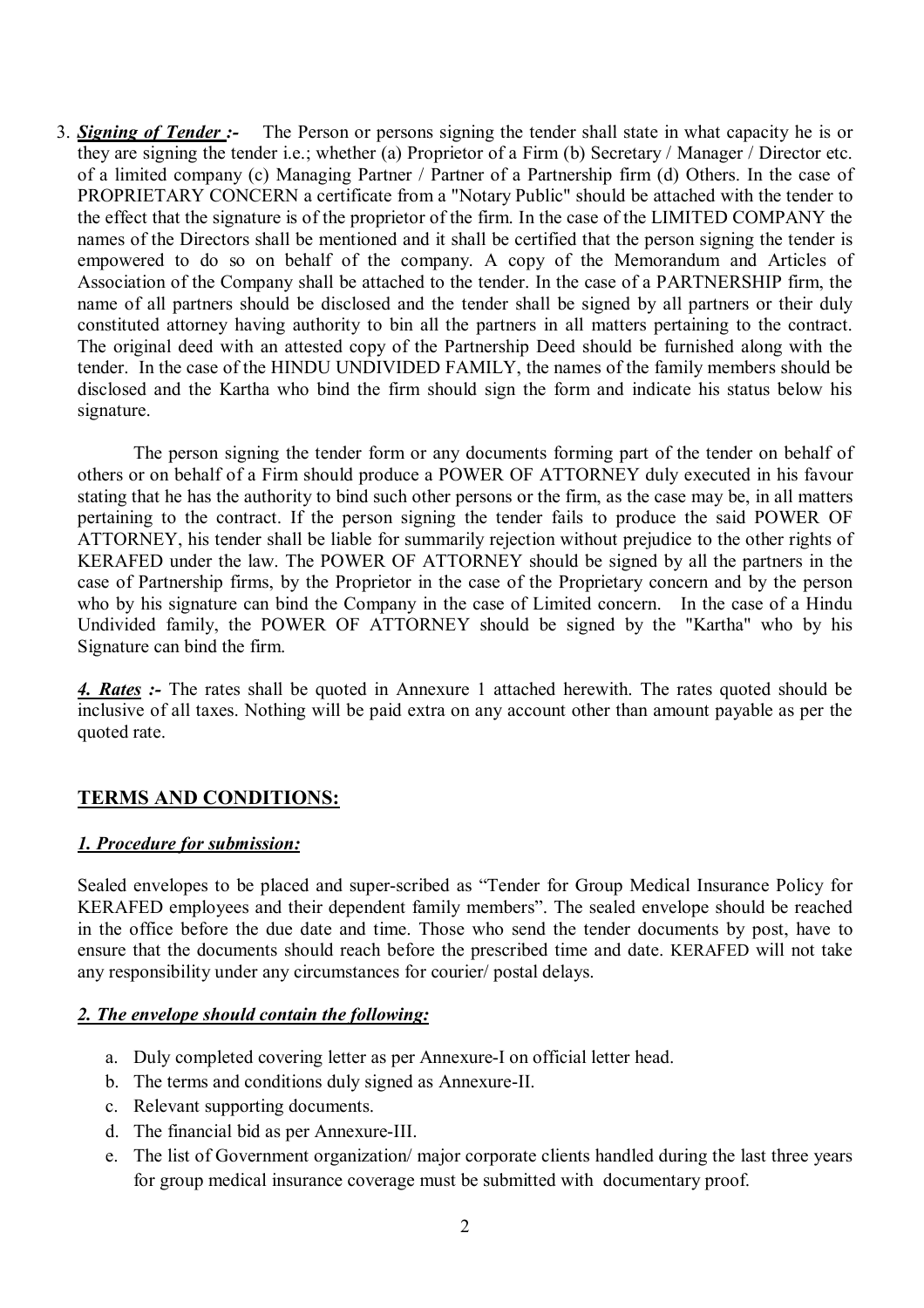- 3. During the tender opening, one authorized representative of the bidder may be present.
- 4. The bid shall be opened at 3.00 PM on the date mentioned above. If the said date is declared as holiday, tender will be opened on the next working day at 12.00 noon.
- 5. The rate/commercial/technical offer of the firm should remain valid for 90 days from the date of tender opening.
- 6. The tenderer should sign on each page of the tender documents.
- 7. Bid which are late/vague/conditional/incomplete/not confirming to the laid down procedure in any respect will be rejected.
- 8. Tenders sent by fax and email will not be accepted.
- 9. In case of differences arising in the terms and conditions of the tender documents with the firms, the decision of KERAFED shall prevail.
- 10. KERAFED reserves the right to modify/change/delete/add any further terms and conditions prior to the issue of agreement.
- 11. Arbitration- All dispute and differences which may arise between KERAFED and the Insurance Company shall be referred to Managing Director, KERAFED whose decision shall be binding on all concerned.
- 12. KERAFED reserves the right to accept or reject any or all offers without assigning any reason(s) thereof.
- 13. The enquiry number and last date should be super scribed on the envelope and offer (duly sealed offer) should reach us on or before as above mentioned date and time. Tenders shall be opened on **08/06/2022 at 3.00 pm.**

*Jurisdiction*: Any disputes, legal matters, court matters, if any arises in this agreement will be governed by Kerala Co-operative Societies Act. The Competent jurisdiction of court shall be at Thiruvananthapuram only.

*Acceptance of Tender* : - The successful tenderer(s) will be advised of the acceptance by a formal acceptance letter. By issue of a formal acceptance letter, a binding contract will come into force and the tenderer has to act immediately for execution of the contract. Acceptance of the tender by the Managing Director or an Officer authorized by him shall constitute an agreement between the tenderer and the KERAFED. The agency should execute agreement on a Stamp Paper worth Rs.200/-.

The Managing Director, KERAFED reserves the every right to accept or reject any or all tenders in full or in part, without any reason thereof. The rates once accepted will be valid for One year and the successful tenderer should provide the services as per the acceptance letter and the agreement.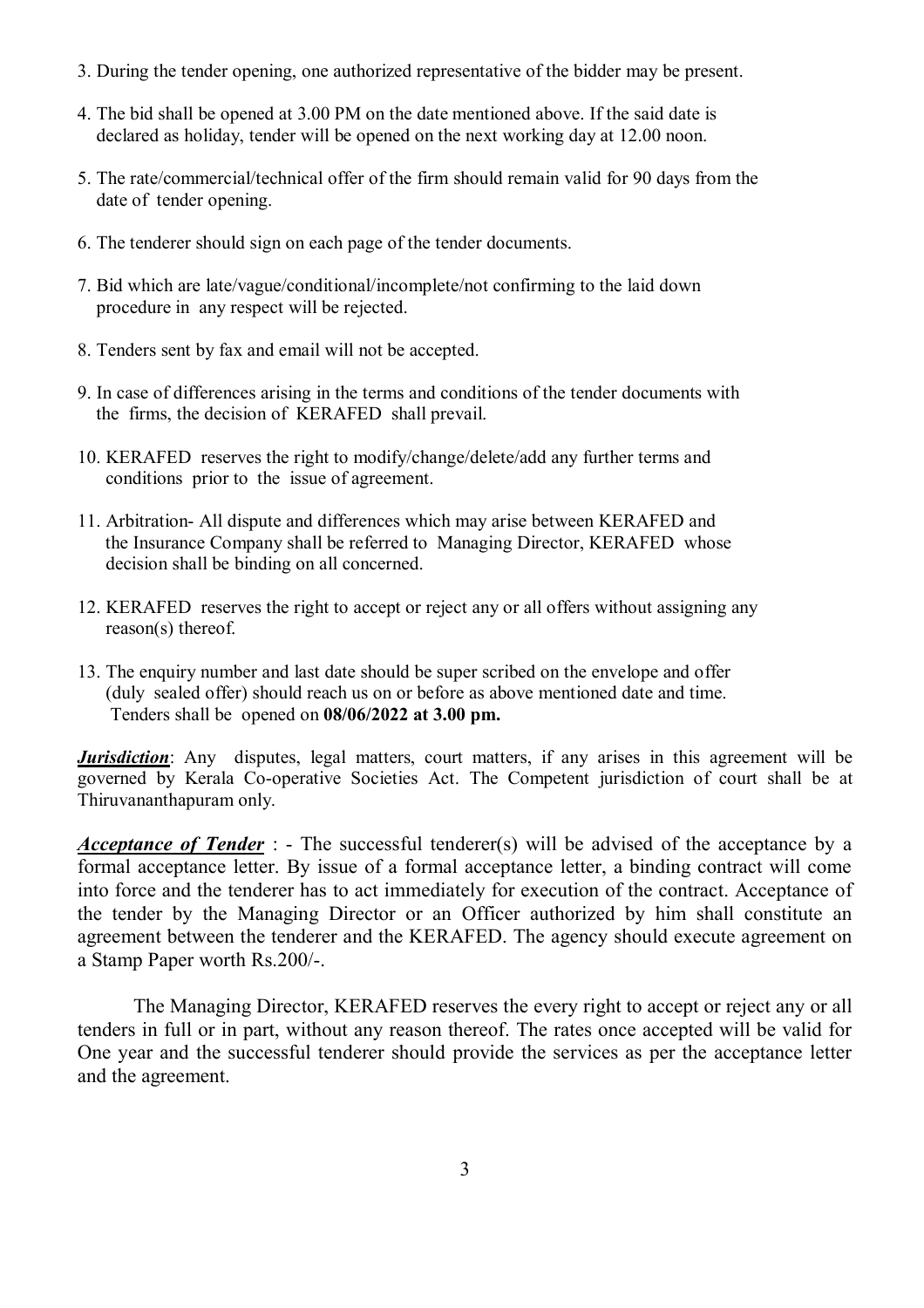*Delivery of Tender :-* The Tender should be submitted in sealed cover superscribing *" Tender for the renewal of Medical Insurance Policy of KERAFED Employees and their families"* on or before 08/06/2022 2.30 PM and shall be addressed to the Managing Director, Kerala Kerakarshaka Sahakarana Federation Ltd No.4370, Kera Tower, Water Works Compound, Vellayambalam, Vikas Bhavan .P.O, Thiruvananthapuram – 695 033.

Corrigendum/Addendum/Clarification (if any) in the tender will be published only on our website www.kerafed.com, at least 7 days before the tender closing date.

All tenderers should forward a declaration in the enclosed format, which should form a part of the tender documents. Tenders received without this declaration will not be considered

> **Managing Director KERAFED**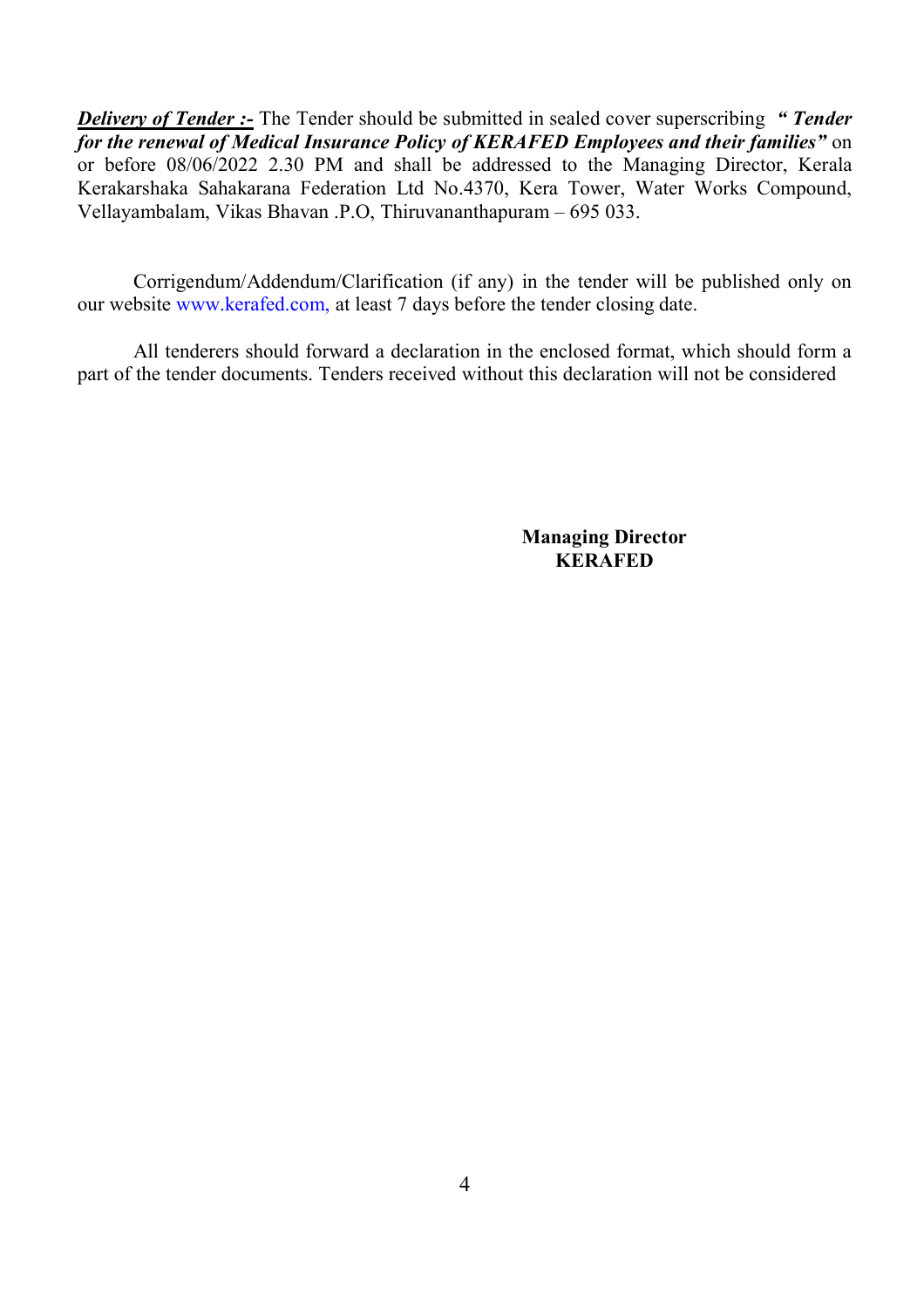#### **ANNEXURE-I**

To,

The Managing Director, KERAFED,Kera Tower, Water Works Compound, Vikas Bhavan.P.O, Vellayambalam. Thiruvananthapuram – 695 033.

Dear Sir,

Sub: - Tender for Group Medical Insurance Policy for KERAFED Employees and their Dependent Family Members

Ref: Notice inviting Tender No. ……………………………..

With reference to the above, I am/ we are offering our competitive prices for Group Medical Insurance Policy for KERAFED..

I/We hereby reconfirm and declare that I/ We have carefully read and understood the above referred tender document including instructions, terms and conditions, specifications, schedule and all the contents stated therein and all subsequent corrigendum published on website.

I/We hereby declare that my/our firm has not been blacklisted/suspended by any department/unit/Autonomous Body/PSU of Central/State Government.

Thanking you,

Yours faithfully,

(Signature of the Tenderer)

| Name: |  |
|-------|--|
|       |  |

Mobile No.\_\_\_\_\_\_\_\_\_\_\_\_\_\_\_\_\_\_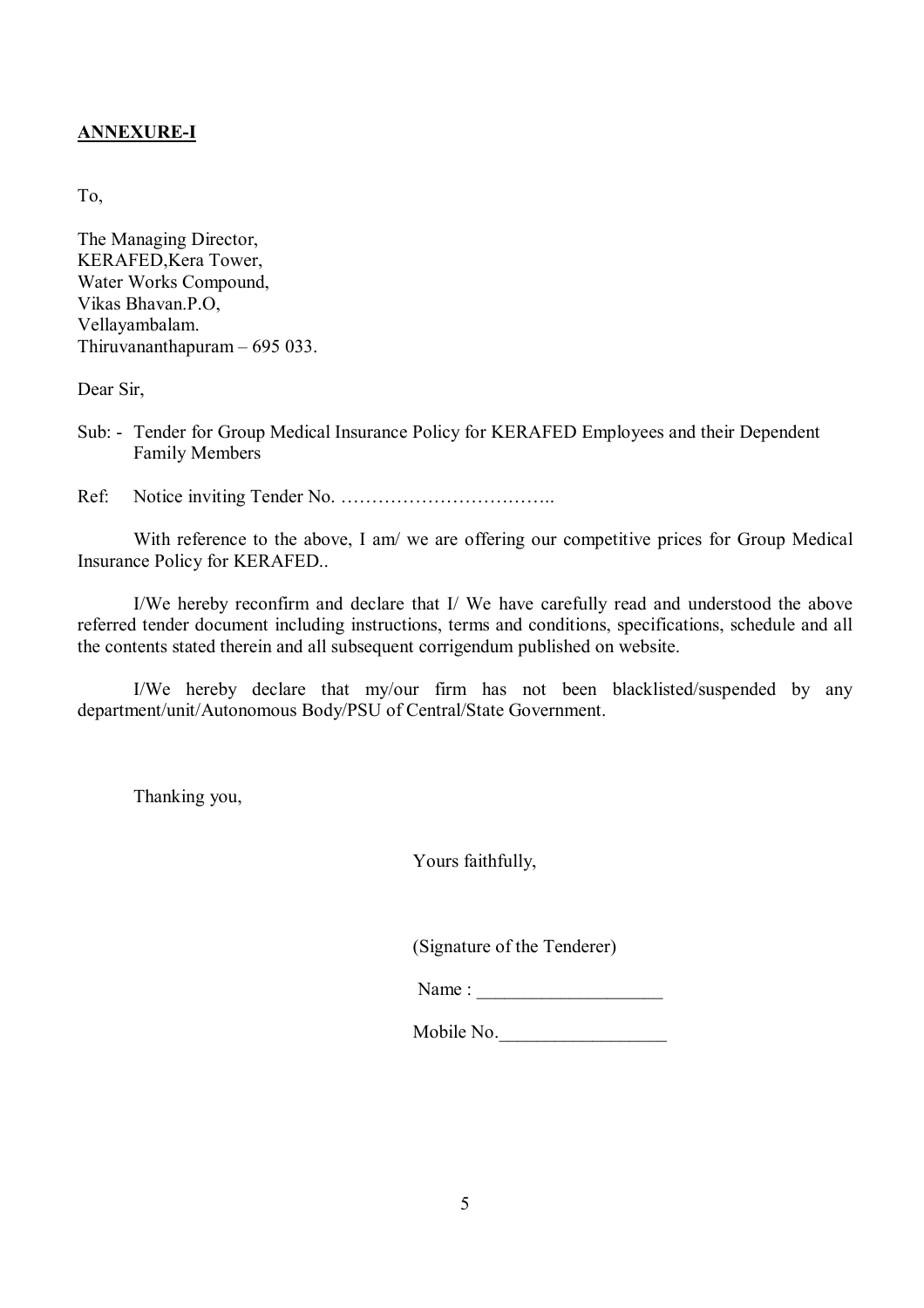## **ANNEXURE-II**

#### TENDER FOR GROUP MEDICAL INSURANCE POLICY FOR KERAFED EMPLOYEES AND THEIR DEPENDENT FAMILY MEMBERS

Technical details Remarks

KERAFED

| Commencement Date                   |         | 19/06/2022 |
|-------------------------------------|---------|------------|
| Period                              | ٠       | One Year   |
| Insured Group details               |         |            |
| Employee strength as on $\sqrt{\ }$ | $\cdot$ | 18/06/2022 |

Details attached in Annexure-III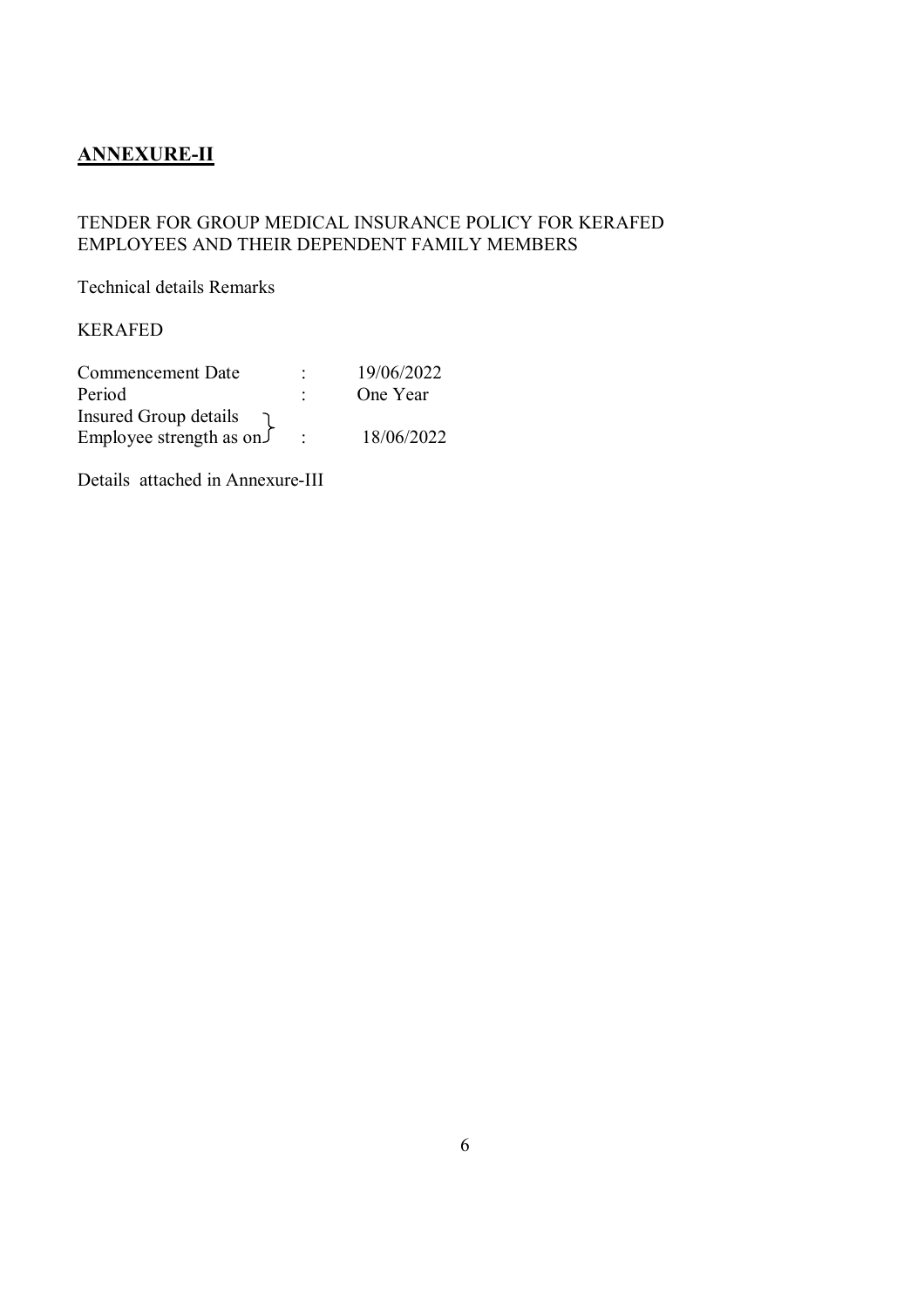#### **ANNEXURE – III**

#### **TENDER OF GROUP MEDICAL INSURANCE POLICY FOR KERAFED EMPLOYEES AND THEIR DEPENDENT FAMILY MEMBERS**

| <b>Technical Details</b>                                            |                                                                                   | <b>Remarks</b>   |
|---------------------------------------------------------------------|-----------------------------------------------------------------------------------|------------------|
| Group Name                                                          | Kerala Kera Karshaka<br><b>Sahakarana Federation</b><br>Ltd. No.4370<br>(KERAFED) |                  |
| <b>Commencement Date</b>                                            | 19/06/2022                                                                        |                  |
| Period                                                              | One Year                                                                          |                  |
| Insured Group details<br>Employee strength as on<br>18/06/2021      |                                                                                   | Details attached |
| No.of Employees                                                     | 72                                                                                |                  |
| No.of Dependents                                                    | 233                                                                               |                  |
| <b>Total No.of Lives</b>                                            | 305                                                                               |                  |
| Maximum Age                                                         | Not applicable                                                                    |                  |
| Floater/Individual                                                  | Floater                                                                           |                  |
| Sum Insured bands                                                   | ₹.5,00,000/-                                                                      |                  |
| <b>Coverage and Benefits details</b>                                |                                                                                   |                  |
| <b>Family Definition</b>                                            | Employee, Spouse,<br>Children, Parents.                                           |                  |
| Domiciliary<br>Hospitalization                                      | Covered                                                                           |                  |
| Pre-existing diseases                                               | Covered                                                                           |                  |
| Pre-Health Check Up                                                 | Waived                                                                            |                  |
| 1 <sup>st</sup> Year 2 <sup>nd</sup> Year<br>exclusions             | Waived                                                                            |                  |
| Cashless facility                                                   | Applicable                                                                        |                  |
| 30 days waiting period                                              | Waived                                                                            |                  |
| 30 days Pre and 60 days<br>post hospitalization<br>expenses covered | Covered                                                                           |                  |
| Maternity Benefit                                                   | ₹. 30,000/- for Normal<br>delivery and ₹. 40,000/-<br>for caesarean cases.        |                  |
| System of medicine<br>covered                                       | Ayurveda, Modern<br>medicine and Homoeo                                           |                  |
| New Born Baby                                                       | <b>Baby Covered Under</b><br>policy from the Date of<br>Birth.                    |                  |
| Co-Payment                                                          | Not Applicable                                                                    |                  |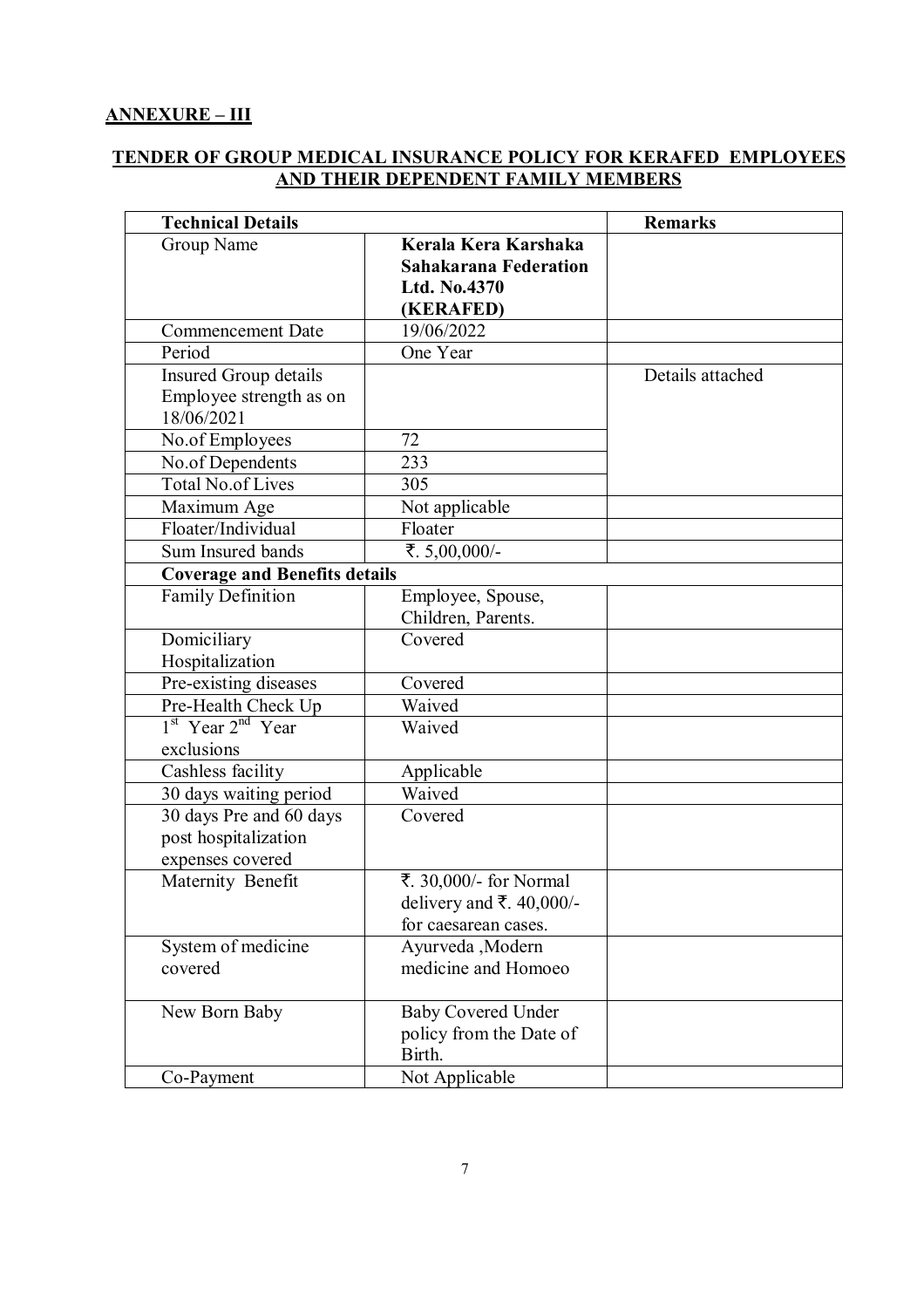| Sub Limit for Room Rent<br>Capping             | Room Rent $-1\%$ of the<br>$\mathbf{1}$<br>sum insured or ₹.4,000/-<br>2. ICU $-3\%$ of the sum<br>insured.<br>Ambulance Expense -<br>3.                                                                 |                                                              |
|------------------------------------------------|----------------------------------------------------------------------------------------------------------------------------------------------------------------------------------------------------------|--------------------------------------------------------------|
| Other conditions                               | New Employee shall be<br>included in policy from<br>the date of joining and<br>resigned/terminated<br>employee shall be deleted<br>from the date of<br>resignation/termination<br>Pro-rata Premium to be |                                                              |
|                                                | charged/Refunded in case<br>of Addition and Deletion                                                                                                                                                     |                                                              |
| <b>TPA</b>                                     | TPA Service involved (if<br>any) and Name to be<br>submitted at the time of<br><b>Final Placement</b>                                                                                                    | List of Network of<br>Authorized hospitals to<br>be provided |
| Any service charges on<br><b>Medical Bills</b> | Should not be deducted<br>from the Claim                                                                                                                                                                 |                                                              |

# **Option II**

Re-imbursement of consumables relating to Corona Treatment (Covid-19).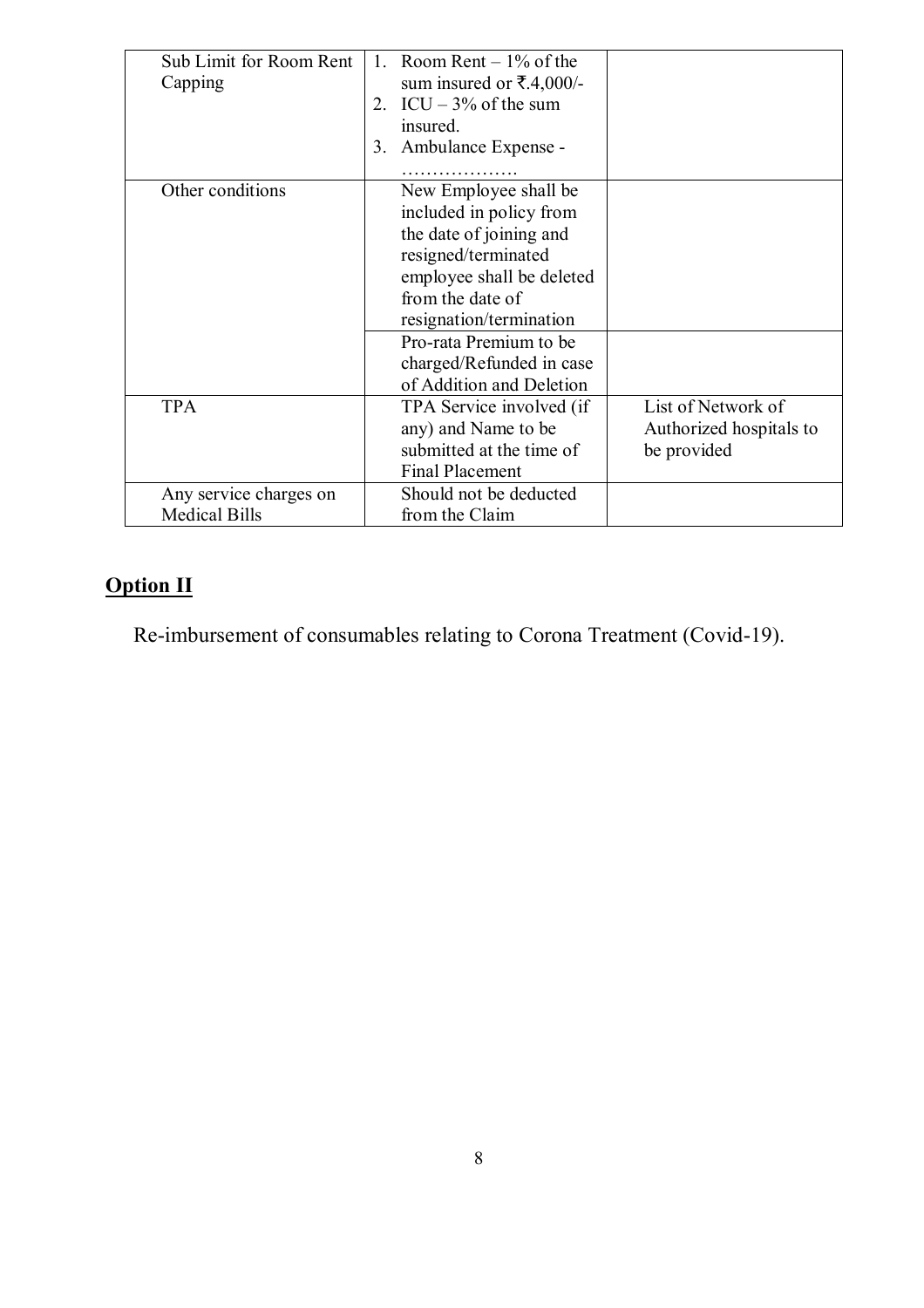### **ANNEXURE – IV**

#### KERAFED

Trivandrum.

#### **Financial Bid**

Name of Work: Tender of Group Medical Insurance Policy for KERAFED Employees and Their Dependent Family Members.

Insurance Companies

Tender Ref No.:

Name of agency:

|    | Address:                                                                                   |
|----|--------------------------------------------------------------------------------------------|
|    | (Amount in Rs.)                                                                            |
|    | Item                                                                                       |
|    | No. Description No. of lives Unit cost                                                     |
|    | (Premium)                                                                                  |
|    | <b>Total Amount</b>                                                                        |
|    | (Premium)                                                                                  |
| 1. | Insurance Policy for KERAFED employees and their family members for the period of one year |
|    | 2. Taxes (if any)                                                                          |
|    | 3. Total Premium Payable                                                                   |
|    | Total amount of Premium (in words):                                                        |
|    |                                                                                            |
|    | Date: $/$ /<br><b>Signature of Authorized Signatory</b>                                    |

| Place: | Seal |
|--------|------|
|        |      |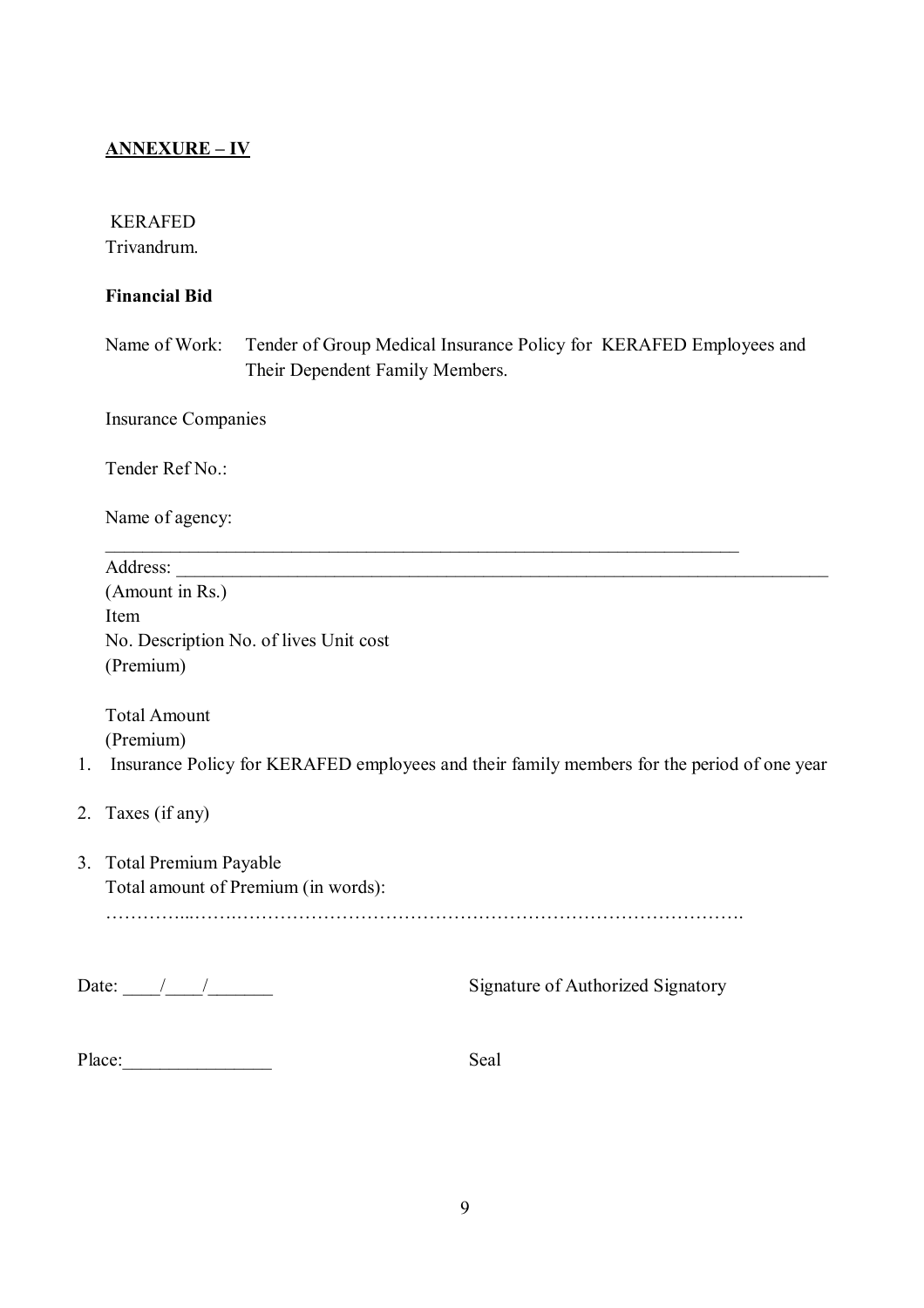# **KERALA KERAKARSHAKA SAHAKARANA FEDERATION (KERAFED) Ltd No.4370**

# **MEDICAL INSURANCE RENEWAL 2022 - 2023**

#### **DETAILS OF DEPENDANTS/FAMILY MEMBERS OF KERAFED EMPLOYEES**

| SI.<br>No.   | Name                 | Designation         | Ag<br>e | <b>Date of Birth</b> | <b>Details of</b><br><b>Spouse/Dependent</b> | <b>Relation</b> | Ag<br>e | Date of<br><b>Birth</b> | No.of<br>Depen<br>dants |    |            |
|--------------|----------------------|---------------------|---------|----------------------|----------------------------------------------|-----------------|---------|-------------------------|-------------------------|----|------------|
| $\mathbf{1}$ | Smt.Chechamma.P.     | Junior              | 57      | 04/02/1965           | John George                                  | Husband         | 60      | 04/06/1962              | $\overline{2}$          |    |            |
|              | Mathew               | Manager             |         |                      | Nithin John George                           | Son             | 28      | 09/02/1994              |                         |    |            |
|              |                      | Manager             |         |                      | Shiby Eldhose                                | Wife            | 52      | 25/05/1970              |                         |    |            |
| 2            | Sri.Eldhose.M.Y      | (Marketing)-<br>i/c | 56      | 22/05/1966           | Sandra Eldhose                               | Daughter        | 24      | 16/02/1998              | 3                       |    |            |
|              |                      |                     |         |                      | <b>Basil Eldhose</b>                         | Son             | 18      | 24/03/2004              |                         |    |            |
|              |                      |                     |         |                      | Vijayan.A                                    | Husband         | 64      | 09/06/1958              |                         |    |            |
| 3            | Smt.Indira.K.M       | Junior              | 56      | 10/05/1966           | Vijindh.A                                    | Son             | 20      | 17/04/2002              | 4                       |    |            |
|              |                      | Manager             |         |                      | Visandh.A                                    | Son             | 19      | 14/09/2003              |                         |    |            |
|              |                      |                     |         |                      | Janakiamma                                   | Mother          | 84      | 01/01/1938              |                         |    |            |
|              | Smt.Jency Michael    | Junior<br>Manager   |         | 06/02/1968           | John.A                                       | Husband         | 61      | 28/10/1961              |                         |    |            |
|              |                      |                     |         |                      | Augustine John                               | Son             | 29      | 16/06/1993              |                         |    |            |
| 4            |                      |                     | 54      |                      | Akhil.M.John                                 | Son             | 23      | 18/11/1999              | 5                       |    |            |
|              |                      |                     |         |                      | Nikhil.J.John                                | Son             | 23      | 18/11/1999              |                         |    |            |
|              |                      |                     |         |                      | Alice.K.V                                    | Mother          | 77      | 01/10/1945              |                         |    |            |
| 5            | Sri.Ravi.K           | Senior<br>Grade     | 57      | 01/01/1965           | Kavya.T.R                                    | Daughter        | 28      | 27/11/1994              | $\overline{2}$          |    |            |
|              |                      | Driver              |         |                      |                                              |                 |         | Divya.T.R               | Daughter                | 21 | 09/01/2001 |
|              |                      | Receptionist        |         |                      | S.R.Sreekanta<br>Menon                       | Husband         | 57      | 01/01/1965              |                         |    |            |
| 6            | Smt.S.S.Sreeja       | -cum-<br>Telephone  | 48      | 22/01/1974           | S.Sruthy                                     | Daughter        | 26      | 18/10/1996              | $\mathfrak{Z}$          |    |            |
|              |                      | Operator            |         |                      | T.Syamalakumari                              | Mother          | 75      | 03/05/1947              |                         |    |            |
| 7            | Sri.S.Shaji kumar    | Attender            | 56      | 30/05/1966           | S.Lekha                                      | Wife            | 53      | 17/02/1969              | 2                       |    |            |
|              |                      | (HG)                |         |                      | Genesh.S                                     | Son             | 7       | 10/01/2015              |                         |    |            |
| $8\,$        | Smt.Ajithakumari.N.N | Junior              | 57      | 25/05/1965           | T.K.Bahuleyan                                | Husband         | 63      | 05/05/1959              | $\overline{2}$          |    |            |
|              | Manager              |                     |         |                      |                                              | Arun Babu       | Son     | 24                      | 30/04/1998              |    |            |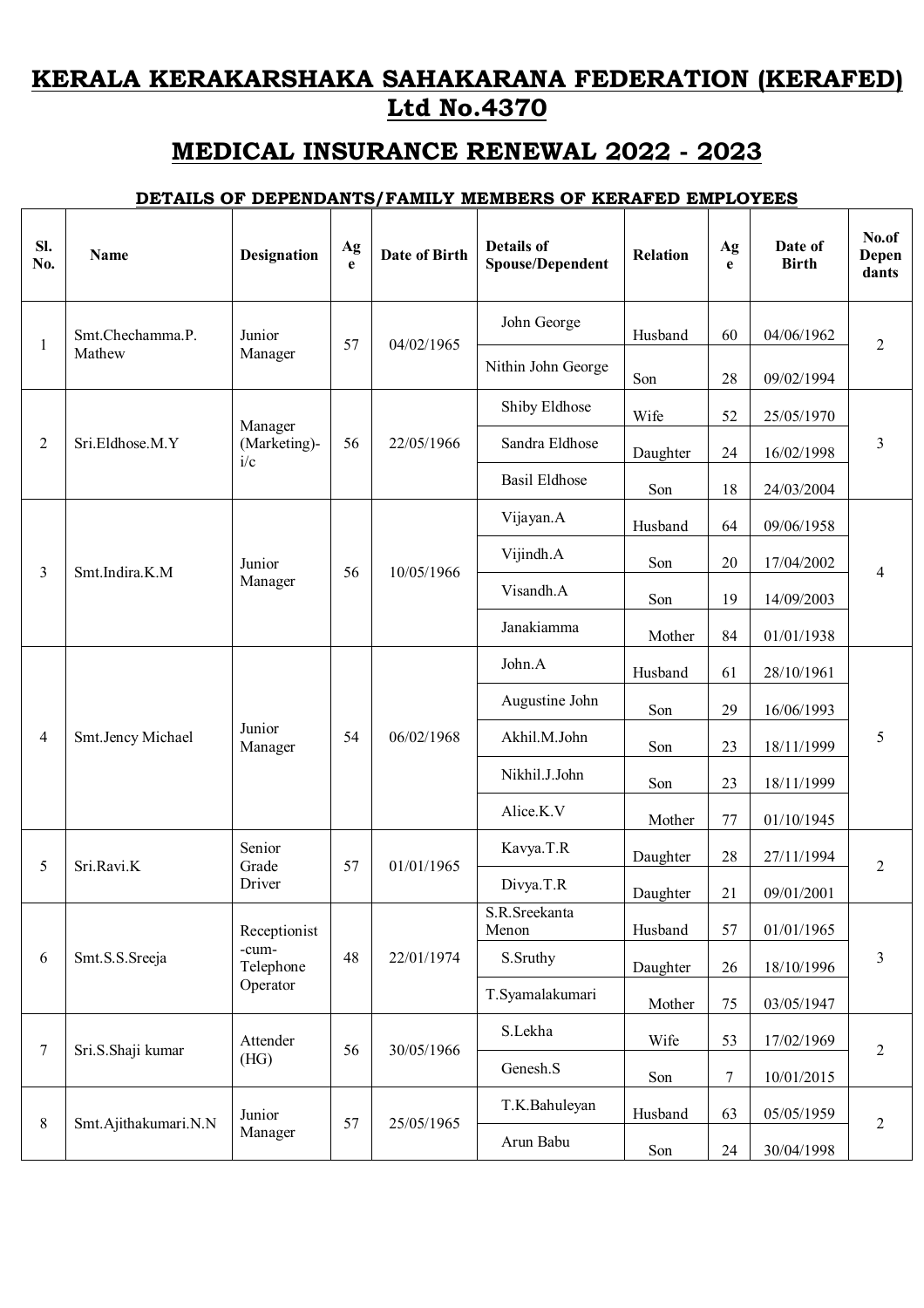| 9  | Sri.B.S.Premakumar   | Senior<br>Grade              | 56 | 30/05/1966 | Kumari Vidya.S        | Wife     | 51               | 31/05/1971 | $\overline{2}$ |        |                   |          |    |            |   |
|----|----------------------|------------------------------|----|------------|-----------------------|----------|------------------|------------|----------------|--------|-------------------|----------|----|------------|---|
|    |                      | Driver                       |    |            | Vipin.P.V             | Son      | 25               | 06/03/1997 |                |        |                   |          |    |            |   |
|    |                      |                              |    |            | Sajitha.S             | Wife     | 44               | 04/03/1978 |                |        |                   |          |    |            |   |
| 10 | Sri.Sunil Kumar.N    | Driver                       |    |            |                       |          | 55<br>15/05/1967 |            |                |        | Aiswariya.S.Kumar | Daughter | 24 | 19/11/1998 | 4 |
|    |                      | (HG)                         |    |            | Archana.S.Kumar       | Daughter | 21               | 03/11/2001 |                |        |                   |          |    |            |   |
|    |                      |                              |    |            | <b>Baby Amma</b>      | Mother   | 79               | 01/01/1943 |                |        |                   |          |    |            |   |
|    |                      |                              |    |            | Sadik Ali.P.H         | Husband  | 60               | 13/05/1961 |                |        |                   |          |    |            |   |
| 11 | Smt.Jasmine.K.A      | Regional<br>Manager<br>(i/c) | 55 | 08/05/1967 | Shahana.P.Sadik       | Daughter | 31               | 27/08/1991 | $\mathfrak{Z}$ |        |                   |          |    |            |   |
|    |                      |                              |    |            | Shahabaz Ali.P.S      | Son      | $26\,$           | 17/07/1996 |                |        |                   |          |    |            |   |
|    |                      |                              |    |            | Rejitha.A.Nair        | Wife     | 41               | 11/05/1981 |                |        |                   |          |    |            |   |
| 12 | Sri.Krishnakumar.M.R | Assistant<br>(HG)            | 55 | 01/06/1967 | Madhav.K.Menon        | Son      | 14               | 14/08/2008 | 3              |        |                   |          |    |            |   |
|    |                      |                              |    |            | Meenakshi.K.<br>Menon | Daughter | 9                | 28/09/2013 |                |        |                   |          |    |            |   |
|    | Smt.Sobhana.M.V      |                              |    |            | B.Rajendran Pillai    | Husband  | 59               | 08/04/1963 |                |        |                   |          |    |            |   |
|    |                      |                              |    |            | Angith.R.Pillai       | Son      | $22\,$           | 08/06/2000 |                |        |                   |          |    |            |   |
| 13 |                      | Junior<br>Manager            | 57 | 21/04/1965 | Reshma.R.Pillai       | Daughter | $27\,$           | 21/06/1995 | 5              |        |                   |          |    |            |   |
|    |                      |                              |    |            | Ponnamma              | Mother   | 81               | 1941       |                |        |                   |          |    |            |   |
|    |                      |                              |    |            | Vasudevan Nair        | Father   | 85               | 1937       |                |        |                   |          |    |            |   |
|    |                      |                              |    |            | Sindhu.S              | Wife     | 48               | 30/05/1974 |                |        |                   |          |    |            |   |
| 14 | Sri.K.Shanavas       | Junior<br>Manager            | 57 | 09/03/1965 |                       |          |                  | Abhirami.S | Daughter       | $23\,$ | 12/10/1999        | 3        |    |            |   |
|    |                      |                              |    |            | Amritha.S             | Daughter | 19               | 08/04/2003 |                |        |                   |          |    |            |   |
|    |                      |                              |    |            | Joshi.V               | Husband  | 55               | 07/05/1967 |                |        |                   |          |    |            |   |
| 15 | Smt.Lathika.V        | Assistant                    | 48 | 24/05/1974 | Amal.J                | Son      | 23               | 03/09/1999 | 4              |        |                   |          |    |            |   |
|    |                      |                              |    |            | Aruni.L               | Daughter | 19               | 18/04/2003 |                |        |                   |          |    |            |   |
|    |                      |                              |    |            | Vasanthi              | Mother   | $72\,$           | 01/01/1950 |                |        |                   |          |    |            |   |
|    |                      |                              |    |            | Indu.I.P              | Wife     | 40               | 24/10/1982 |                |        |                   |          |    |            |   |
| 16 | Sri.R.B.Renjithkumar | Driver                       | 40 | 20/05/1982 | Rithu Ranjan          | Son      | 9                | 18/05/2013 | $\mathfrak{Z}$ |        |                   |          |    |            |   |
|    |                      |                              |    |            | Sabari Ranjan         | Son      | $\tau$           | 17/11/2015 |                |        |                   |          |    |            |   |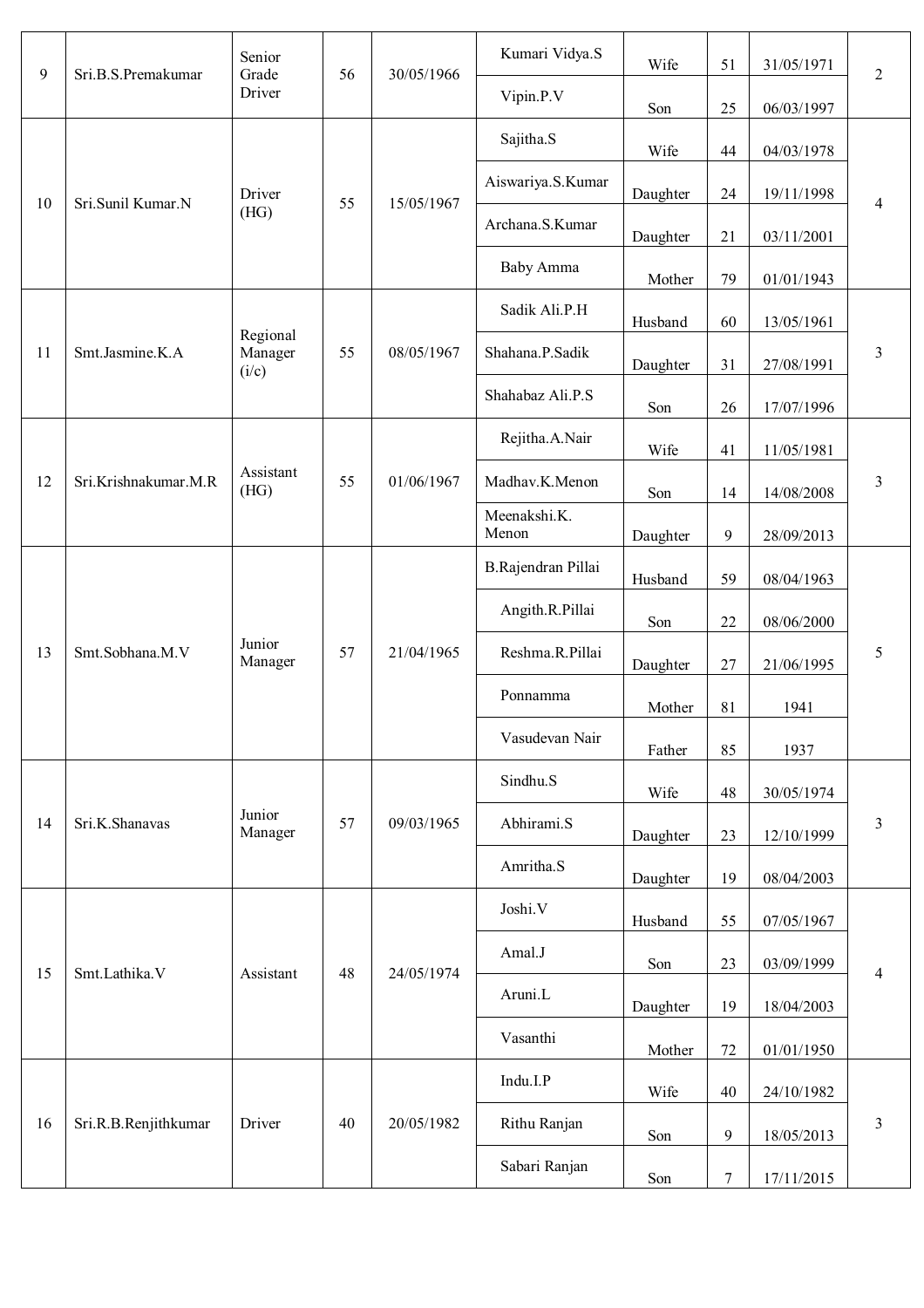|    |                        |                             |          |              | Ambili.J                 | Wife       | 43             | 25/07/1979     |              |            |            |        |            |                |
|----|------------------------|-----------------------------|----------|--------------|--------------------------|------------|----------------|----------------|--------------|------------|------------|--------|------------|----------------|
|    |                        |                             |          |              | Ajith.S                  | Son        | 24             | 02/09/1998     |              |            |            |        |            |                |
| 17 | Sri.T.Suresh           | Attender<br>Gr.I            | 53       | 30/05/1969   | Anandu.S                 | Son        | 19             | 07/07/2003     | 5            |            |            |        |            |                |
|    |                        |                             |          |              | Thankappan               | Father     | 80             | 01/01/1942     |              |            |            |        |            |                |
|    |                        |                             |          |              | Sumathi                  | Mother     | 75             | 01/01/1947     |              |            |            |        |            |                |
| 18 | Smt.Geedha.R           | Attender                    | 49       | 25/05/1973   | Arunkumar. V.K           | Son        | $27\,$         | 05/03/1995     | 1            |            |            |        |            |                |
| 19 | Smt. Vijayakumari.N    | Attender                    | 54       | 01/02/1967   | Chaithra.V               | Daughter   | 28             | 27/06/1994     | 2            |            |            |        |            |                |
|    |                        |                             |          |              | Jwala.V                  | Daughter   | 24             | 27/02/1998     |              |            |            |        |            |                |
| 20 | Smt.Jyothi.G.Nair      | Attender                    | 28       | 02/03/1994   | Vineeshkumar. V          | Husband    | 34             | 14/05/1988     | 2            |            |            |        |            |                |
|    |                        |                             |          | Geethakumari | Mother                   | 53         | 15/03/1969     |                |              |            |            |        |            |                |
| 21 | Smt.Radhamony.V        | 47<br>25/05/1974<br>Sweeper | Greena.R | Daughter     | 18                       | 05/04/2004 | 2              |                |              |            |            |        |            |                |
|    |                        |                             |          |              |                          |            |                |                |              |            | Vilasini   | Mother | 78         | 01/01/1944     |
| 22 | Sri.Arun Babu          | Worker                      | 24       | 06/08/1998   | Jayasree                 | Mother     | 49             | 15/05/1973     | $\mathbf{1}$ |            |            |        |            |                |
| 23 | Smt.Chandrika.S        | Worker                      | 48       | 28/05/1974   | Appu.R                   | Son        | 19             | 19/03/2003     | 2            |            |            |        |            |                |
|    |                        |                             |          |              | Saradha.K                | Mother     | 73             | 03/07/1949     |              |            |            |        |            |                |
|    |                        |                             |          |              | Madhusudanan<br>Pillai.C | Husband    | 65             | 29/11/1957     |              |            |            |        |            |                |
| 24 | Smt.V.Sreelatha        | Analyst                     |          | 56           |                          | 20/05/1966 |                |                |              | Mukhil.M.S | Son        | 31     | 05/03/1991 | $\overline{4}$ |
|    |                        |                             |          |              |                          |            |                |                |              |            | Mridul.M.S | Son    | 25         | 19/05/1997     |
|    |                        |                             |          |              |                          |            |                | Vasanthiamma.G | Mother       | 80         | 29/01/1942 |        |            |                |
|    |                        | Assistant                   |          |              | Lakshmi.R                | Wife       | 29             | 06/05/1993     |              |            |            |        |            |                |
| 25 | Sri.Arun.R             | Manager<br>(Electrica       | 34       | 25/11/1988   | Daksha Arun              | Daughter   | $\overline{2}$ | 06/01/2020     | 3            |            |            |        |            |                |
|    |                        | $\mathbf{I}$                |          |              | Thankamaniamma.<br>T     | Mother     | 59             | 20/06/1963     |              |            |            |        |            |                |
| 26 | Sri.Anandakrishnan.A.A | Assistant<br>Manager        | 29       | 03/02/1993   | Ashokan.V                | Father     | 58             | 30/05/1964     | 2            |            |            |        |            |                |
|    |                        | (Mechani<br>cal)            |          |              | Anithakumari             | Mother     | 51             | 25/05/1971     |              |            |            |        |            |                |
|    |                        |                             |          |              | Sunitha.K.S              | Wife       | 33             | 27/05/1989     |              |            |            |        |            |                |
| 27 | Sri.Aneeshkumar.P.U    | Electricia<br>n             | 42       | 15/05/1980   | Aaron.A                  | Son        | 6              | 20/02/2016     | 3            |            |            |        |            |                |
|    |                        |                             |          |              | Udayabhanu.P.R           | Father     | $77\,$         | 01/01/1945     |              |            |            |        |            |                |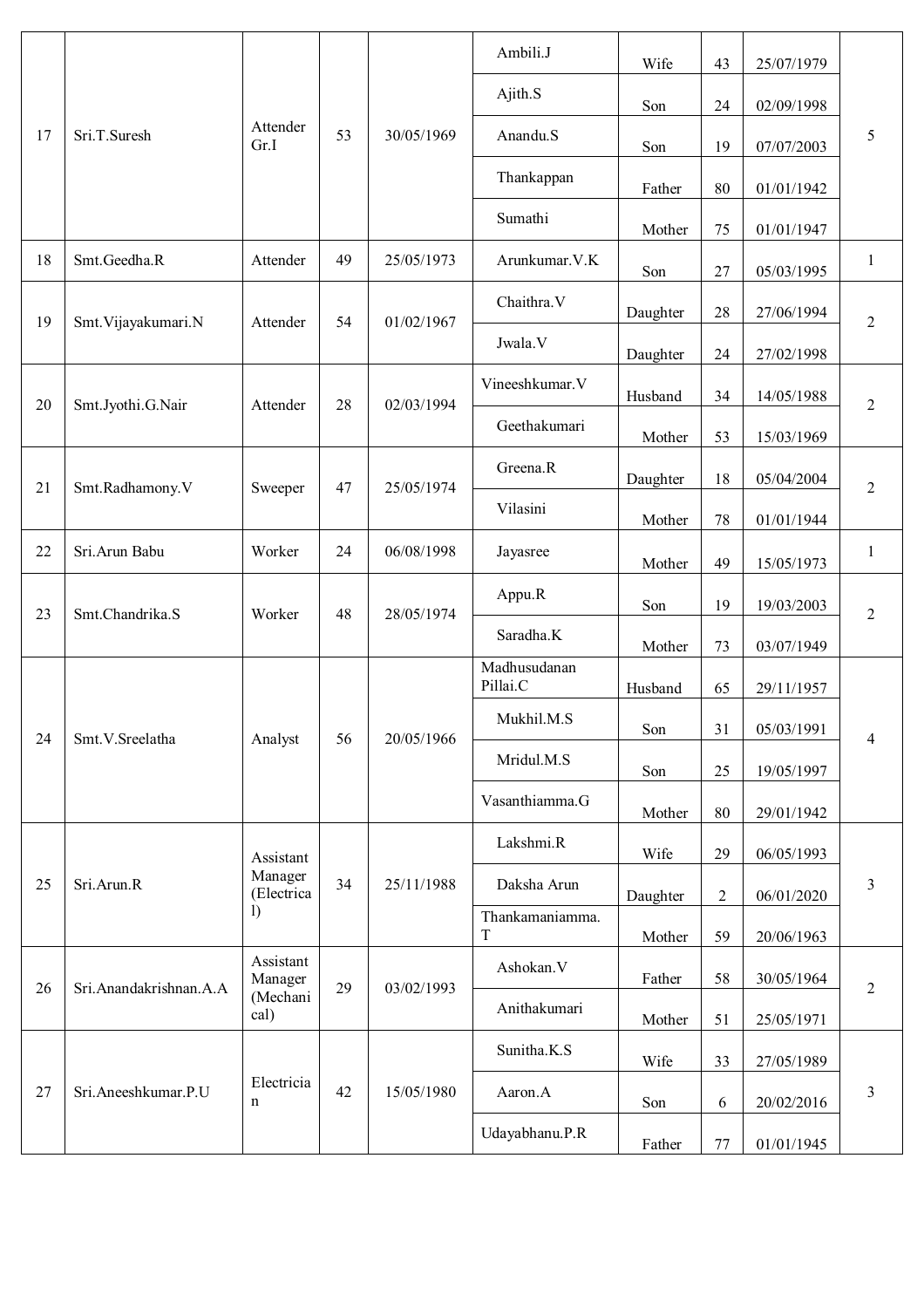|    |                    |                                            |    |            | Seema.G.S              | Wife     | 42             | 30/05/1980 |                |  |
|----|--------------------|--------------------------------------------|----|------------|------------------------|----------|----------------|------------|----------------|--|
| 28 | Sri. Vipinkumar. S | Electrician                                | 45 | 25/05/1977 | Ardra.V.S              | Daughter | 13             | 23/05/2009 | 4              |  |
|    |                    |                                            |    |            | Adeenan.V.S            | Daughter | 10             | 26/07/2012 |                |  |
|    |                    |                                            |    |            | Ambika.S               | Mother   | 67             | 01/10/1955 |                |  |
|    |                    |                                            |    |            | Arya.U                 | Wife     | 26             | 05/01/1996 |                |  |
| 29 | Sri.Shinu.N        | Electrician                                | 35 | 10/05/1987 | Siril Shinu            | Son      | $\overline{4}$ | 30/08/2018 | $\overline{4}$ |  |
|    |                    |                                            |    |            | Nelson.P               | Father   | 65             | 01/08/1957 |                |  |
|    |                    |                                            |    |            | Pushpaleela.B          | Mother   | 58             | 05/04/1964 |                |  |
|    |                    |                                            |    |            | Asha.A                 | Wife     | 41             | 03/03/1981 |                |  |
|    |                    | Supervisor                                 | 53 |            | Riza Fathima.A         | Daughter | 20             | 04/08/2002 |                |  |
| 30 | Sri.Abdul Razak.A  | (Electrical)                               |    | 30/05/1969 | Muhammed<br>Sinan.A    | Son      | $8\,$          | 06/08/2014 | 4              |  |
|    |                    |                                            |    |            | Sulekha Beevi          | Mother   | 77             | 1945       |                |  |
|    |                    | Supervisor<br>(Boiler)                     |    | 30/05/1970 | Snehaletha.K           | Wife     | 47             | 20/05/1975 | 3              |  |
| 31 | Sri.Madhu.V        |                                            | 52 |            | Abhin.M                | Son      | 21             | 11/03/2001 |                |  |
|    |                    |                                            |    |            | Abhija.S               | Daughter | 18             | 13/01/2004 |                |  |
|    | Sri.Harikumar.K    | Supervisor<br>(Boiler)                     |    | 03/05/1968 | Jyothi.P               | Wife     | 47             | 20/05/1975 |                |  |
| 32 |                    |                                            | 52 |            | Kiran.H                | Son      | 24             | 13/02/1998 | $\mathfrak{Z}$ |  |
|    |                    |                                            |    |            | Kavya.J                | Daughter | 20             | 28/03/2002 |                |  |
|    |                    |                                            |    | 16/02/1966 | Sajitha Jayan          | Wife     | 46             | 10/02/1976 |                |  |
|    |                    | Senior<br>Operator                         |    |            | Akshay Jayan           | Son      | 21             | 18/01/2000 |                |  |
| 33 | Sri.Jayan.P.K      | (Non-<br>Tradesman -<br>Oil Mill)          | 56 |            | Arjun Jayan            | Son      | 17             | 23/07/2003 | $\overline{4}$ |  |
|    |                    |                                            |    |            | Thankamaniamma         | Mother   | 101            | 03/04/1905 |                |  |
| 34 | Sri.Naushad.A      | Senior<br>Operator<br>(Non-<br>Tradesman - | 54 | 31/05/1967 | Rahiyanathu<br>Beevi.B |          |                |            | 1              |  |
|    |                    | Oil Mill)<br>Senior                        |    |            | Omana.V.P              | Wife     | 52             | 29/05/1969 |                |  |
| 35 | Sri.Sajeev.K.S     | Operator<br>(Non-                          | 51 | 17/02/1971 | Sethulekshmi.K.S       | Wife     | 50             | 11/05/1972 | 3              |  |
|    |                    | Tradesman -<br>Oil Mill)                   |    |            | Sai Soman              | Daughter | 22             | 08/06/2000 |                |  |
|    |                    |                                            |    |            | Deepa.S                | Son      | 14             | 14/06/2008 |                |  |
| 36 | Sri.Shaji.L        | Supervisor<br>(Mechanical)                 | 54 | 10/05/1968 | Jidi.S.Krishnan        | Wife     | 47             | 25/05/1975 | $\overline{2}$ |  |
|    |                    |                                            |    |            |                        |          | Daughter       | 24         | 28/04/1998     |  |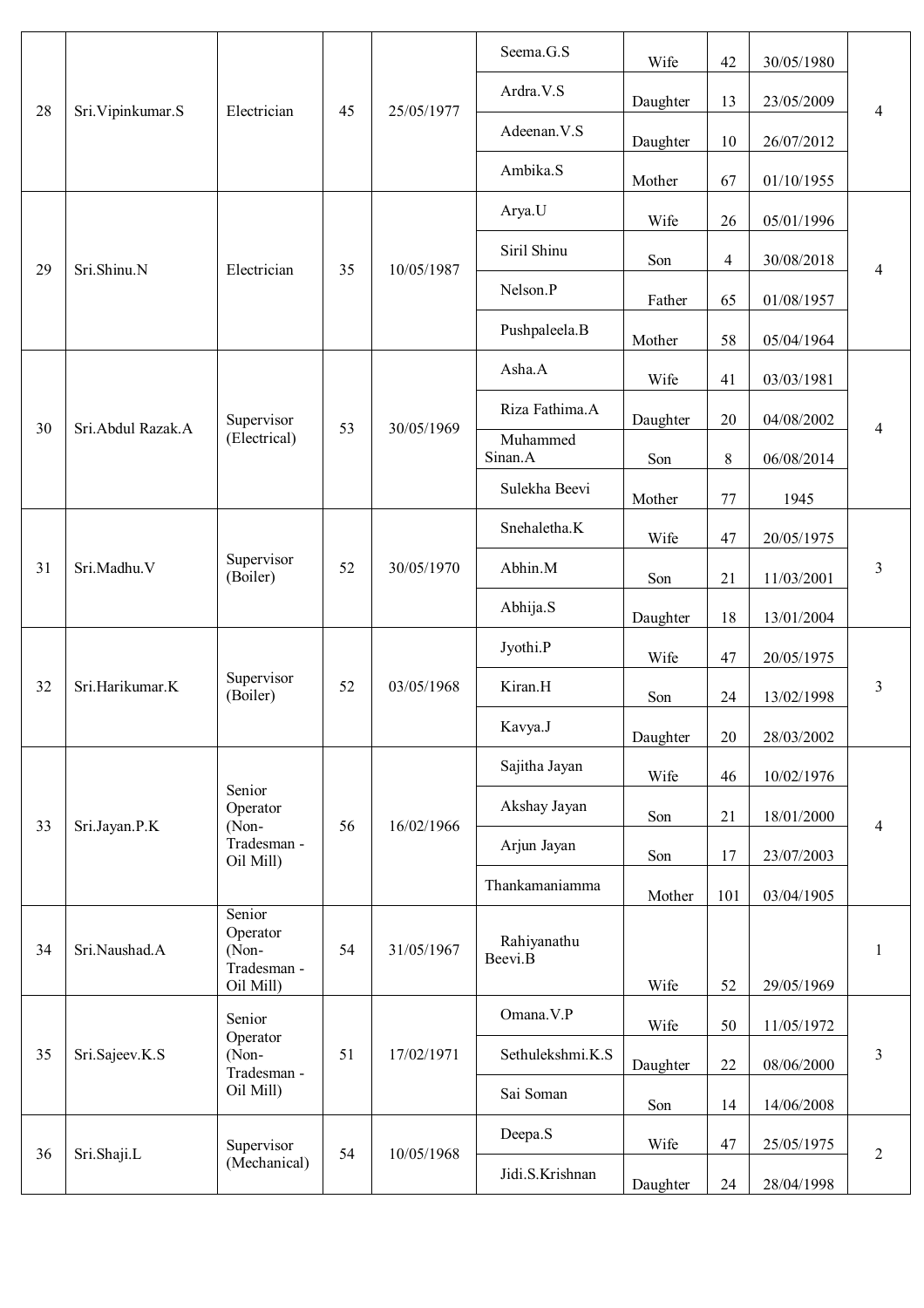|    |                          |                            |    |            | Girija.B               | Wife       | 55             | 10/05/1967 |                |            |  |
|----|--------------------------|----------------------------|----|------------|------------------------|------------|----------------|------------|----------------|------------|--|
| 37 | Sri. Vijayakumar. P      | Supervisor<br>(Mechanical) | 56 | 18/04/1966 | Vishnu.V               | Son        | 22             | 29/06/2000 | $\mathfrak{Z}$ |            |  |
|    |                          |                            |    |            | Vivek.V                | Son        | 17             | 09/11/2005 |                |            |  |
|    |                          | Assistant                  |    |            | Dila.K.K               | Wife       | 47             | 25/03/1975 |                |            |  |
| 38 | Sri.Sivadasan.N.C        | Manager                    | 57 | 10/05/1965 | Anushka Das.N.C        | Daughter   | 9              | 05/01/2013 | $\mathbf{2}$   |            |  |
|    |                          |                            |    |            | Bushra                 | Wife       | 48             | 10/03/1974 |                |            |  |
| 39 | Sri.Abdul<br>Rasheed.N.K | Driver                     | 56 | 10/01/1966 | Shifana Fathima<br>N.K | Daughter   | 24             | 18/03/1998 | 3              |            |  |
|    |                          |                            |    |            | Shahana.N.K            | Daughter   | 20             | 28/10/2002 |                |            |  |
|    |                          |                            |    |            | Ayisha                 | Wife       | 49             | 14/09/1973 |                |            |  |
| 40 | Sri.K.Moideen            | Driver (H.G)               | 56 | 07/12/1966 | Mufeeda.K              | Daughter   | 20             | 04/05/2002 | $\mathfrak{Z}$ |            |  |
|    |                          |                            |    |            | Pathummakutty          | Mother     | 82             | 1940       |                |            |  |
| 41 | Sri.Retnarajan.A         | Typist                     | 51 | 05/02/1971 | Sandhya.A.V            | Wife       | 40             | 10/05/1982 | $\overline{2}$ |            |  |
|    |                          |                            |    |            | Dheerav                | Son        | 4              | 21/09/2018 |                |            |  |
|    |                          |                            |    |            | Asokan.M               | Husband    | 65             | 11/06/1957 |                |            |  |
| 42 | Smt.Nisha.K.S            | Analyst                    | 53 | 11/04/1969 | Abijith.M.A            | Son        | 25             | 01/09/1997 | 3              |            |  |
|    |                          |                            |    |            | Kamala.K               | Mother     | 86             | 1936       |                |            |  |
|    |                          |                            |    |            | Anupama.C              | Wife       | 40             | 15/09/1982 |                |            |  |
|    |                          |                            |    | 24/05/1978 | Mahadevan              | Son        | 12             | 20/07/2010 |                |            |  |
| 43 | Sri.Shiju.V.K            | Shift-in-<br>Charge        | 44 |            |                        | Sreebhadra | Daughter       | 5          | 15/09/2017     | 5          |  |
|    |                          |                            |    |            | Balan                  | Father     | 77             | 08/10/1945 |                |            |  |
|    |                          |                            |    |            | Sreemathi              | Mother     | 67             | 01/06/1955 |                |            |  |
| 44 | Sri.Akshaykumar.C.V      | Assistant                  | 32 | 12/12/1990 | C.V.Vijayan            | Father     | 62             | 06/04/1960 | $\overline{2}$ |            |  |
|    |                          | Manager                    |    |            | Mahija.C.V             | Mother     | 53             | 20/05/1969 |                |            |  |
|    |                          |                            |    |            | Anju.A                 | Wife       | 31             | 11/07/1991 |                |            |  |
| 45 | Sri.Anoopkumar.P.P       | Ayurveda<br>Consultant     | 34 | 07/01/1988 | Avani.A                | Daughter   | $\overline{4}$ | 03/07/2018 | $\mathfrak{Z}$ |            |  |
|    |                          |                            |    |            | V.C.Mani               | Mother     | 74             | 01/01/1948 |                |            |  |
|    |                          |                            |    |            | Smitha.V.M             | Wife       | 43             | 02/01/1979 | $\mathfrak{Z}$ |            |  |
| 46 | Sri.Harishkumar.K        | A Class Boiler<br>Operator | 49 | 01/05/1973 | Sarang.V.M             | Son        | 15             | 19/03/2007 |                |            |  |
|    |                          |                            |    |            |                        |            | Sandra.V.M     | Daughter   | 10             | 26/10/2012 |  |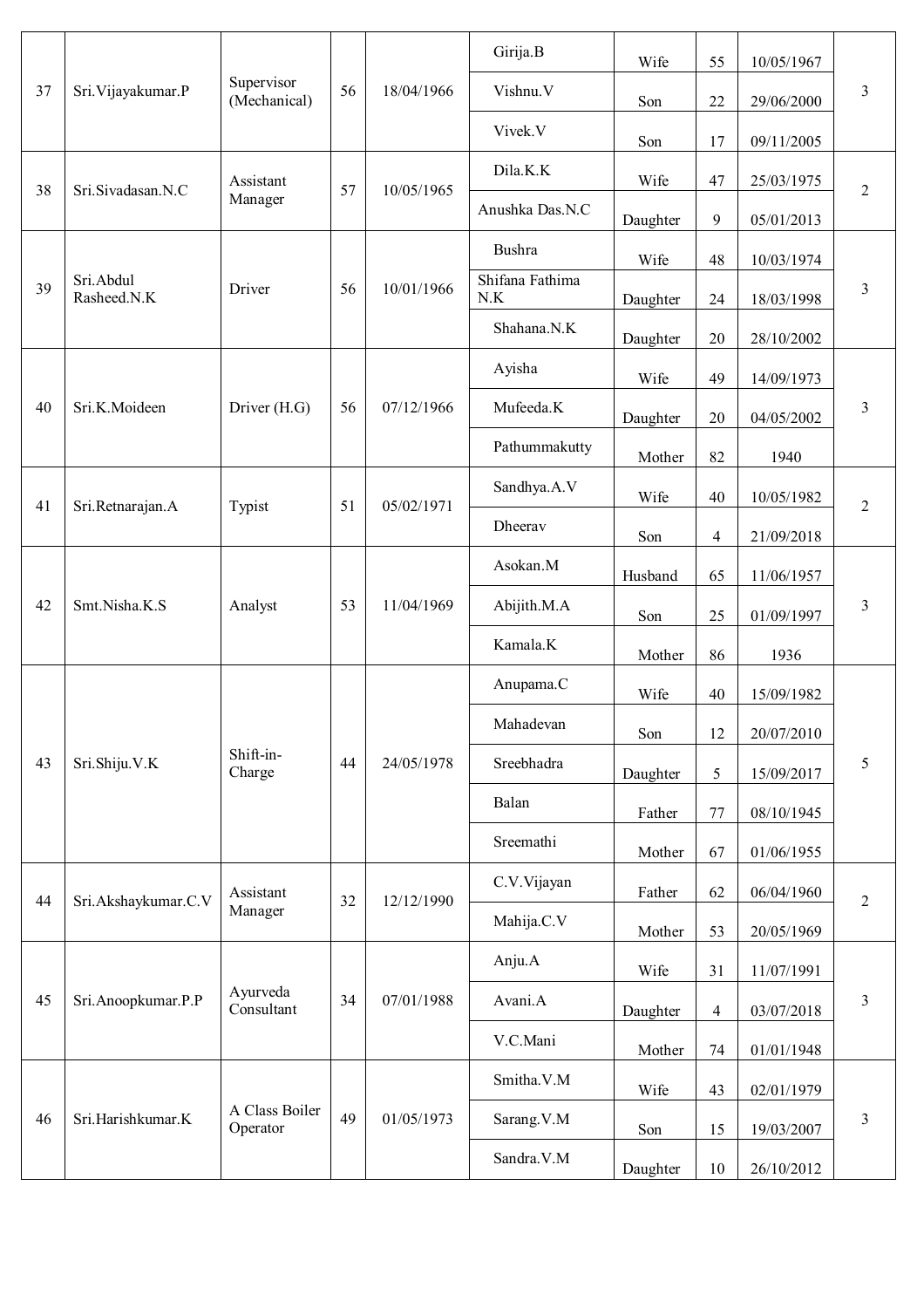|    |                         |                    |    |            | Snehamol.S                       | Wife     | 23 | 11/12/1999 |                |
|----|-------------------------|--------------------|----|------------|----------------------------------|----------|----|------------|----------------|
|    |                         | <b>B</b> Class     |    |            | Darshil.A.S                      | Son      | 1  | 04/07/2022 |                |
| 47 | Sri.Ajith.P.R           | Boiler<br>Operator | 28 | 20/04/1994 | Rajendran.K.P                    | Father   | 66 | 10/09/1956 | 4              |
|    |                         |                    |    |            | Pushpaja.P                       | Mother   | 56 | 14/05/1966 |                |
|    |                         |                    |    |            | Sindhu.T.C.V                     | Wife     | 46 | 16/04/1976 |                |
| 48 | Sri.A.P<br>Krishnakumar | Assistant          | 49 | 15/05/1973 | Chandana <sub>S</sub><br>Krishna | Daughter | 19 | 18/04/2003 | 3              |
|    |                         |                    |    |            | A.P.Thampayiamma                 | Mother   | 69 | 15/05/1953 |                |
|    |                         |                    |    |            | Sabeena                          | Wife     | 38 | 25/05/1984 |                |
| 49 | Sri.Asib.P.P            | Elect.             | 43 | 18/04/1979 | Muhammad Shadi                   | Son      | 15 | 07/09/2007 | 4              |
|    |                         | Assistant          |    |            | Aminaziya                        | Daughter | 10 | 28/01/2012 |                |
|    |                         |                    |    |            | Alikutty                         | Father   | 74 | 1948       |                |
|    |                         |                    |    |            | Aysha.P                          | Wife     | 40 | 20/05/1982 |                |
| 50 | Sri.Abdul               |                    | 50 | 20/05/1972 | Muhammad Riswin                  | Son      | 20 | 01/10/2002 |                |
|    | Rasheed.P.K             | Fireman            |    |            | Niya Fathima                     | Daughter | 15 | 10/04/2007 | 4              |
|    |                         |                    |    |            | Aysha                            | Mother   | 77 | 11/08/1945 |                |
|    |                         |                    |    |            | Moidy.N.P                        | Husband  | 56 | 10/03/1966 |                |
|    |                         | Prod.              |    |            | Shahid                           | Son      | 33 | 07/08/1989 |                |
| 51 | Smt.Nafeesa.K.M         | Assistant          | 48 | 10/03/1972 | Munah                            | Daughter | 26 | 09/05/1996 | 4              |
|    |                         |                    |    |            | Fathima                          | Mother   | 69 | 06/03/1953 |                |
|    |                         |                    |    |            | Saleem                           | Husband  | 54 | 18/05/1968 |                |
|    |                         | Prod.              |    | 19/04/1977 | Fadiya Nazrin                    | Daughter | 24 | 24/03/1998 |                |
| 52 | Smt.Raseena.K.K         | Assistant          | 45 |            | Aysha Ferin                      | Daughter | 15 | 06/05/2007 | 4              |
|    |                         |                    |    |            | Amina                            | Mother   | 68 | 15/10/1954 |                |
|    |                         |                    |    |            | Kunhayi.A                        | Husband  | 55 | 21/05/1967 |                |
|    | Smt.Shakeela.T          | Prod.              |    |            | Fahad.T.K                        | Son      | 29 | 25/09/1993 |                |
| 53 |                         | Assistant          | 49 | 10/05/1973 | Fidana.T.K                       | Daughter | 23 | 09/10/1999 | 4              |
|    |                         |                    |    |            | Kunhayisha                       | Mother   | 72 | 01/01/1950 |                |
|    |                         |                    |    |            | Basheer.P.K                      | Husband  | 58 | 17/08/1962 |                |
| 54 | Smt.Sahira.A.K          | Prod.              | 55 | 23/05/1967 | Bazil                            | Son      | 24 | 20/11/1998 | 3              |
|    |                         | Assistant          |    |            | <b>Bazem</b>                     | Son      | 16 | 15/09/2006 |                |
|    |                         |                    |    |            | Subair.P.K                       | Husband  | 46 | 25/05/1976 |                |
|    |                         |                    |    |            | Muhammad Adil                    | Son      | 17 | 01/08/2005 | 5              |
| 55 | Smt.Safiya.M            | Prod.              | 45 | 27/12/1977 | Aysha Ferin                      | Daughter | 14 | 27/02/2008 |                |
|    |                         | Assistant          |    |            | Ammad                            | Father   | 72 | 25/03/1950 |                |
|    |                         |                    |    |            | Amina                            | Mother   | 60 | 01/01/1962 |                |
|    |                         |                    |    |            | Kunhayi.A.K                      | Husband  | 54 | 06/04/1968 |                |
|    |                         |                    |    |            | Azah Fathima                     | Daughter | 16 | 27/10/2006 |                |
|    |                         | Prod.              |    |            | Alzanal                          | Son      | 14 | 21/06/2008 |                |
| 56 | Smt.Jasla.K.V           | Assistant          | 40 | 08/05/1982 | Abdul                            |          |    |            | 5              |
|    |                         |                    |    |            | Hameed.K.V                       | Father   | 67 | 01/12/1952 |                |
|    |                         |                    |    |            | Ayisha                           | Mother   | 58 | 03/05/1964 |                |
|    |                         |                    |    |            | Sabeeba.N                        | Wife     | 42 | 13/05/1980 |                |
| 57 | Sri.Abdul Salam.T.K     | Prod.<br>Assistant | 49 | 01/03/1973 | Shadiya                          | Daughter | 20 | 08/05/2002 | 3              |
|    |                         |                    |    |            | Muhammad Shamil                  | Son      | 18 | 11/11/2004 |                |
| 58 | Sri.AmmadKutty.V.P      | Prod.              | 56 | 06/01/1966 | Shereena                         | Wife     | 47 | 20/04/1975 | $\overline{2}$ |
|    |                         | Assistant          |    |            | Anfad                            | Son      | 26 | 28/11/1996 |                |
|    |                         |                    |    |            | Mini.A.C                         | Wife     | 48 | 20/05/1974 |                |
|    |                         |                    |    |            | Akshai Krishna                   | Son      | 25 | 13/01/1997 | 5              |
| 59 | Sri.Asokan.K.           | Prod.              | 53 | 16/04/1969 | Alakananda                       | Daughter | 21 | 04/03/2001 |                |
|    | Koyiloth                | Assistant          |    |            | Kunhikrishnan Nair               | Father   | 76 | 01/01/1946 |                |
|    |                         |                    |    |            | Devi Amma                        |          |    |            |                |
|    |                         |                    |    |            |                                  | Mother   | 67 | 01/01/1955 |                |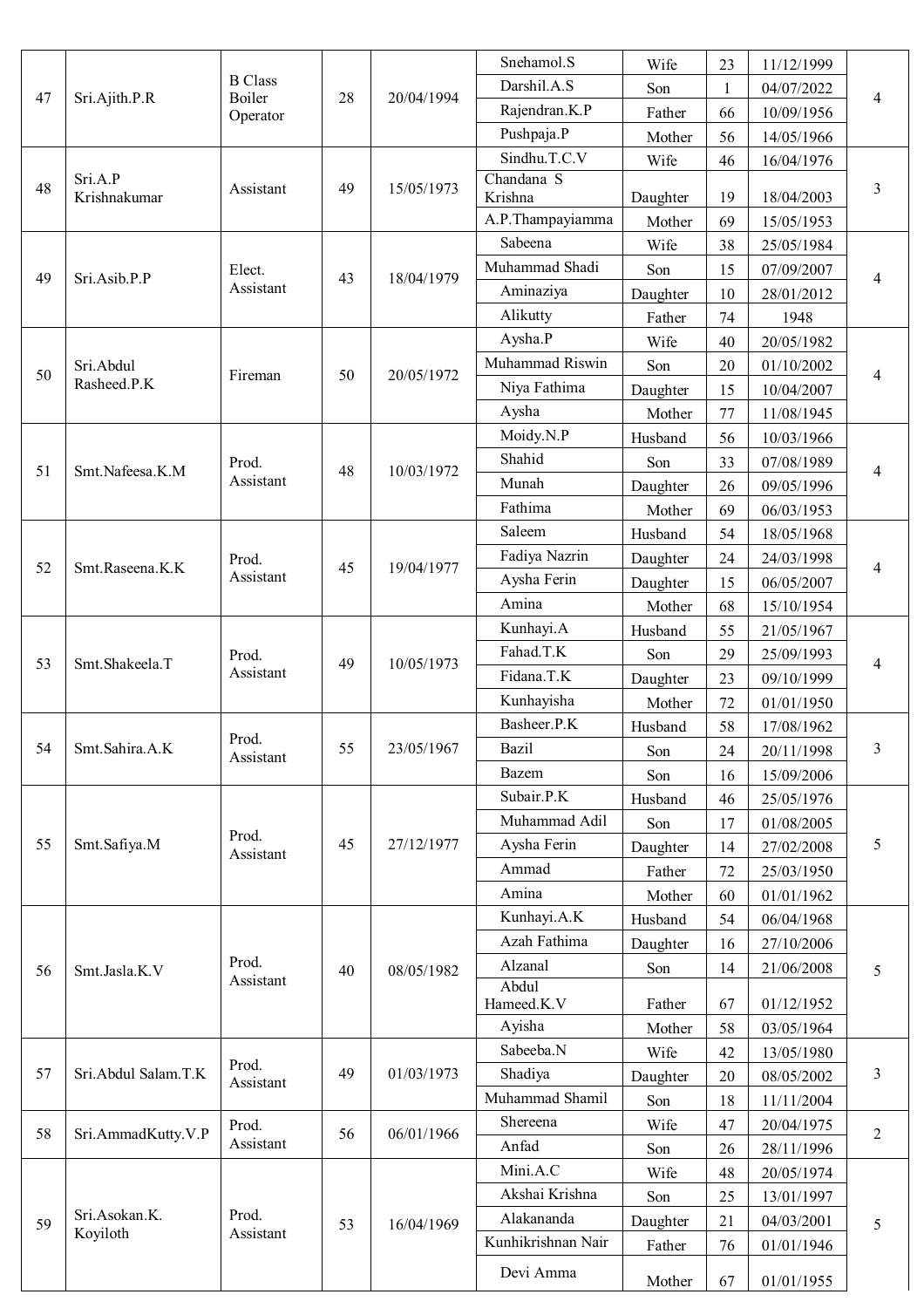| 60 | Sri.Basheer.P                 | Prod.<br>Assistant               |    | 08/03/1975 | Seenath                 | Wife     | 36             | 08/05/1986 | 3 |
|----|-------------------------------|----------------------------------|----|------------|-------------------------|----------|----------------|------------|---|
|    |                               |                                  | 47 |            | Hilna Sherin            | Daughter | 16             | 03/11/2006 |   |
|    |                               |                                  |    |            | Abdulla.P               | Father   | 83             | 1939       |   |
| 61 | Sri.Kunhimoidy.K              | Prod.<br>Assistant               | 53 | 08/05/1969 | Sainaba.N.K             | Wife     | 47             | 08/03/1975 | 4 |
|    |                               |                                  |    |            | Muhammad Ashiq          | Son      | 27             | 01/09/1995 |   |
|    |                               |                                  |    |            | Fahad                   | Son      | 20             | 30/01/2002 |   |
|    |                               |                                  |    |            | Fathima                 | Mother   | 70             | 01/01/1952 |   |
|    | Sri.Muhammadali.P             | Operator                         | 44 | 13/05/1978 | Haseena.M               | Wife     | 33             | 05/04/1989 | 4 |
| 62 |                               |                                  |    |            | Ashique<br>Muhammad     | Son      | 14             | 18/03/2008 |   |
|    |                               |                                  |    |            | Danish                  | Son      | 10             | 03/08/2012 |   |
|    |                               |                                  |    |            | Aysha                   | Mother   | 64             | 17/12/1958 |   |
| 63 | Sri.Rajan.C.M                 | Prod.<br>Assistant               | 49 | 30/05/1973 | Sanooja                 | Wife     | 43             | 24/12/1979 | 4 |
|    |                               |                                  |    |            | Ajun.S.Raj              | Son      | 17             | 30/04/2005 |   |
|    |                               |                                  |    |            | Arya Raj                | Daughter | 15             | 24/04/2007 |   |
|    |                               |                                  |    |            | Kalyani                 | Mother   | 72             | 1950       |   |
|    | Sri.Ramakrishnan.K            | Fireman                          | 57 | 21/04/1965 | Reeja                   | Wife     | 53             | 15/05/1969 | 5 |
|    |                               |                                  |    |            | Anju                    | Daughter | 32             | 21/04/1990 |   |
| 64 |                               |                                  |    |            | Vishnu                  | Son      | 27             | 14/03/1995 |   |
|    |                               |                                  |    |            | Kunhananthan Nair       | Father   | 89             | 1933       |   |
|    |                               |                                  |    |            | Karthiyani              | Mother   | 72             | 1950       |   |
|    | Sri.Rasheed.T                 | Prod.<br>Assistant               | 42 | 30/05/1980 | Rabeehath.T.K           | Wife     | 35             | 15/04/1987 | 5 |
| 65 |                               |                                  |    |            | Aysha Rifa              | Daughter | 14             | 11/04/2008 |   |
|    |                               |                                  |    |            | Athif Rayan             | Son      | 10             | 11/10/2012 |   |
|    |                               |                                  |    |            | Thruvayikutty           | Father   |                |            |   |
|    |                               |                                  |    |            | Aleema                  | Mother   | 63             | 01/01/1959 |   |
|    | Sri.Sameer.K.K                | Driver cum<br>Sales<br>Assistant | 42 | 27/02/1980 | Safeena                 | Wife     | 30             | 01/01/1992 | 5 |
| 66 |                               |                                  |    |            | Muhammed<br>Shebin Shan | Son      | 12             | 04/08/2010 |   |
|    |                               |                                  |    |            | Muhammed<br>Ziyan.K.K   | Son      | $\overline{9}$ | 26/06/2013 |   |
|    |                               |                                  |    |            | Kunhayi.K.K             | Father   | 80             | 01/05/1952 |   |
|    |                               |                                  |    |            | Nafeesa                 | Mother   | 61             | 25/05/1961 |   |
| 67 | Sri.Sudhan.P                  | Fireman                          | 56 | 04/05/1966 | Shyma.K                 | Wife     | 44             | 04/03/1978 | 3 |
|    |                               |                                  |    |            | Aswin Ram               | Son      | 23             | 28/04/1999 |   |
|    |                               |                                  |    |            | Adithyan                | Son      | 17             | 10/11/2005 |   |
| 68 | Sri.Surendran<br>Nherakuniyil | Operator                         | 48 | 15/03/1972 | Padmini                 | Wife     | 50             | 16/05/1972 | 3 |
|    |                               |                                  |    |            | Jinsha                  | Daughter | $27\,$         | 17/12/1995 |   |
|    |                               |                                  |    |            | Jithin                  | Son      | $23\,$         | 18/10/1999 |   |
|    |                               |                                  |    |            |                         |          |                |            |   |